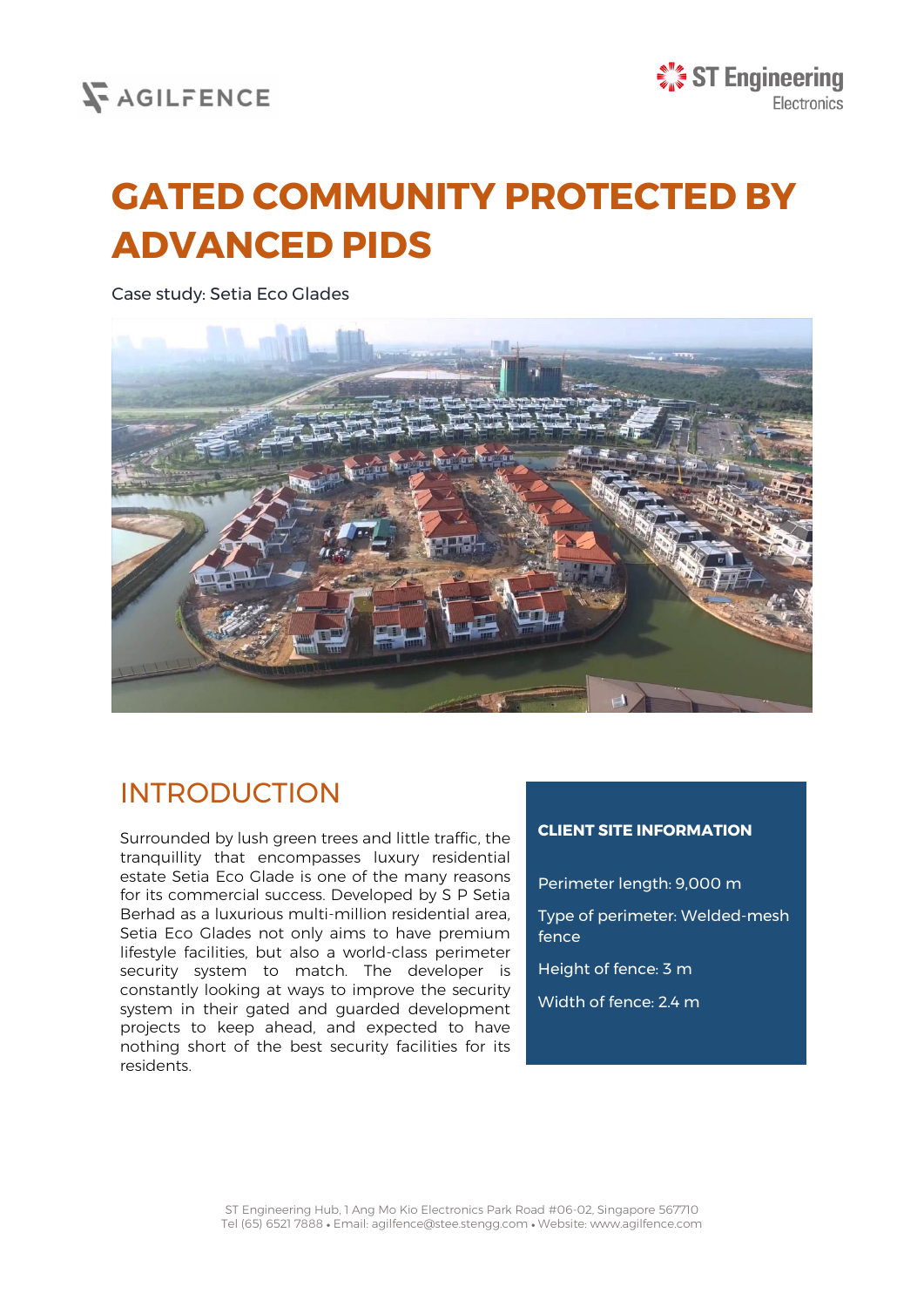## **SAGILFENCE**

## CLIENT'S REQUIREMENTS

#### **■ Safety and peace of mind for residents**

One key priority is to ensure that residents can always feel safe in their own homes. Property crime rate is considerably high in Malaysia and Setia Eco Glades is a large compound to look after. Most perimeter protection systems in the market are unable to detect common forms of intrusion, such as fence climb with ladder assist or silent climbs by professionals, or attempts to tamper with the cable e.g. removal of cable ties to disable the PIDS. An ineffective system that is easily defeated will lead to higher rates of successful intrusions. Being a premium residential estate, Setia Eco Glades has to find a system that can prevent and respond to threats efficiently.

#### **■ Low levels of false/nuisance alarms**

Systems with frequent false alarms will tire out the security team and lead to a decrease in confidence towards the notifications. This can subsequently cause a reduced sense of urgency in responding to alarms, which will be dangerous when a real intrusion occurs. The selected PIDS system is expected to be equipped with an intelligent technology to filter out false alarms from real threats.

#### **■ Maintenance works and accidental damage**

The perimeters should still continue to secure the estate during maintenance or expansion works around the areas. Typical close-loop systems have limited flexibility and physical control; when the fences are being repaired or maintenance is taking place, it would lead to extensive PIDS system downtime. During this period, the perimeters will be the most vulnerable.

#### **■ Flexibility and ease of integration**

The system should be scalable to accommodate new amenities when required, with ease of integration to existing ISMS and CCTV network.



## THE AGILFENCE SOLUTION

The AgilFence team spent months on-site to test out the system in real life at Setia Eco Glades' wide landscape to ensure its consistency in performance.

#### **■ Pinpoint Accuracy for minimal response time**

AgilFence PIDS can achieve pinpoint accuracy down to +/- 3.6 m compared to zone-based PIDS where the intruder's location is given in terms of zone number instead of an exact location. This is essential as the security guardhouse is expected to locate the intruder immediately when threat arises, for the safety of the residents. The system is also extremely resilient to defeat. In the event that the sensing cable is cut, there is immediate detection and only one channel will be affected. The rest of the system will remain in operation and still be able to detect tampering attempts. This ensures a round-the-clock overall estate security even during an attack.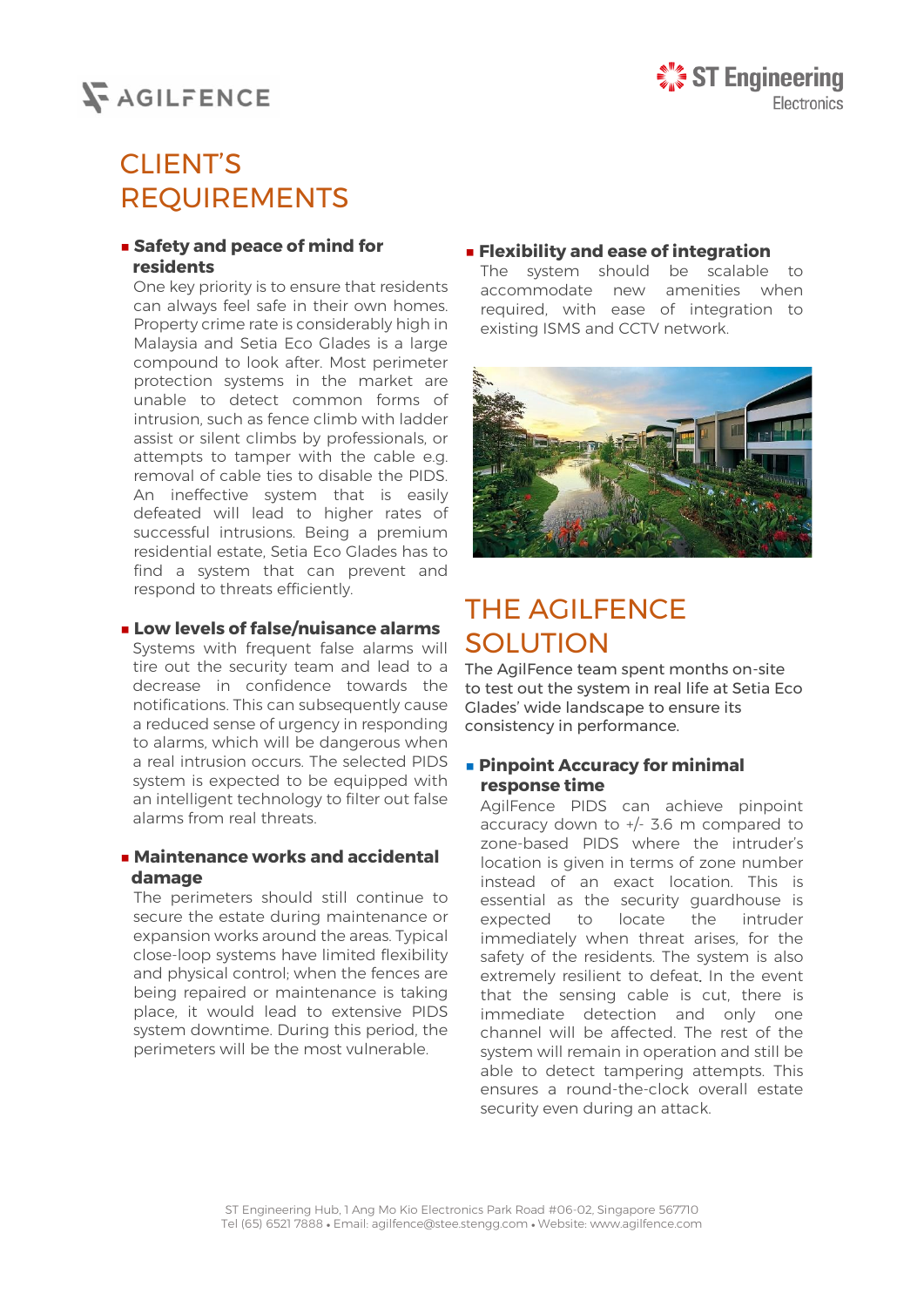

#### **■ Sensor-by-sensor customisation promises extremely low false/ nuisance alarm**

AgilFence PIDS's ability to customise its system sensor-by-sensor is one of the most sought-after capabilities. By constantly collecting and reading unique data at individual points of locations, the system is able to accurately differ signals and maintain low false and nuisance alarm rates while preserving > 95% detection rate of various relevant intrusion scenario.

#### **■ Minimal servicing and easy repair**

The sturdy armoured cable prevents damage from rodents and is also UV resistant. It is also intrinsically safe and immune to EMI, RFI, and lightning with no electronics on the field. In the unlikely event of a damage, the fibre optic cable can be spliced back and restored in less than an hour.

AgilFence PIDS is an open-loop system which continues working even during maintenance, as repair works only have to be done to one channel instead of requiring the entire to be down as in the case of most fibre-optic based PIDS. With a designed-to-last principle, very low maintenance is required for up to 10 years.

#### **■Fully open and scalable system architecture**

The AgilFence PIDS can be integrated easily into the site's existing ISMS and CCTV network. The system comes in 16-ch, 8-ch, 4-ch and 1-ch, which means it is fully scalable for any site expansion in the future. For bigger sites, multiple sets of the 16-ch equipment can be stacked. This function provides better flexibility for Setia Eco Glades.

### SUMMARY

S P Setia Berhad has since engaged ST Engineering Electronics' AgilFence PIDS to protect three of their gated community developments in Malaysia. The system's unique proprietary signal processing algorithm and ability to seamlessly integrate with PTZ CCTVs have been field-proven to give a consistently high probability of intrusion detection with the lowest false alarm rate in complex and challenging environments. The implementation of this advanced perimeter protection system was the crucial beginning of a holistic security system for the gated communities, so as to reduce the possibilities of property crime and ensure a higher quality of life for the residents.

### ABOUT ST ENGINEERING

ST Engineering is a global technology, defence and engineering group specialising in the aerospace, electronics, land systems and marine sectors. The Group employs about 22,000 people across offices in Asia, the Americas, Europe and the Middle East, serving customers in more than 100 countries. Its employees bring innovation and technology together to create smart engineering solutions for customers in the defence, government and commercial segments. Headquartered in Singapore, ST Engineering reported revenue of S\$6.62b in FY2017 and it ranks among the largest companies listed on the Singapore Exchange. It is a component stock of the FTSE Straits Times Index, MSCI Singapore and the SGX Sustainability Leaders Index.